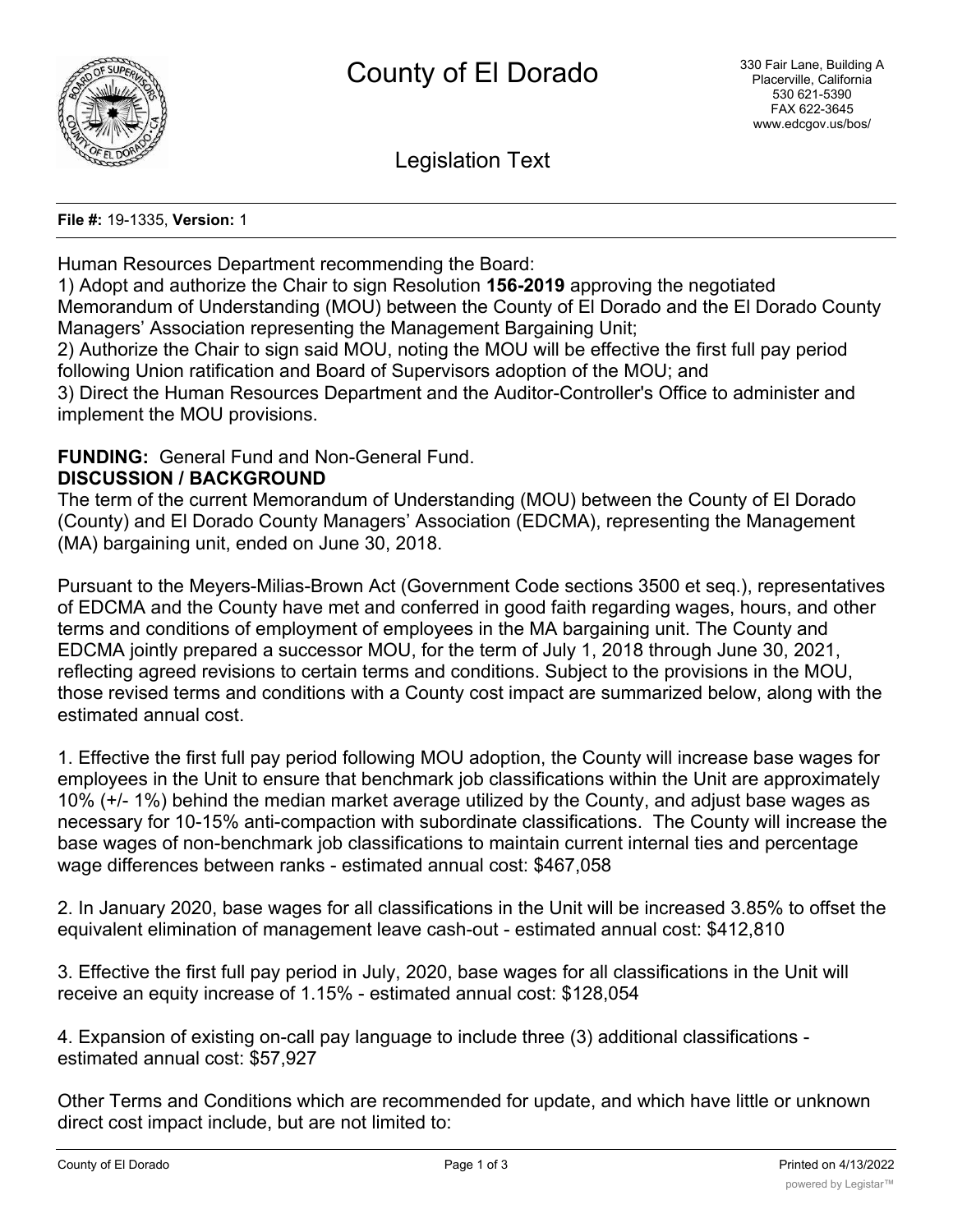• Effective January 2020, modification of existing Management Leave language to eliminate the ability to receive payment for unused leave hours. Any management leave unused during the period allotted shall be forfeit.

• Clarification of existing Management Leave language to provide for Management Leave hours credited for employees newly hired after pay period 01, but before July 1. This is a no-cost clarification consistent with existing practice.

• Modification of existing Longevity Pay language, which would provide for cost savings beginning in fiscal year 2020-21:

- 1) Eliminate longevity for employees who separate and who are subsequently re-employed;
- 2) Eliminate longevity for all new employees hired on or after date MOU adopted by the Board;
- 3) Provide the first longevity pay tier for current employees who do not yet receive longevity pay, once they complete the required period of service, but discontinue eligibility for any further longevity advancement thereafter; and
- 4) Continue longevity pay for current employees who currently receive longevity pay, but after the first day of the pay period including June 30, 2020, discontinue eligibility for advancement into further longevity tiers.
- Modification of existing Tahoe Differential language for County-wide consistency.
- Modification of existing Uniform Allowance language for County-wide consistency.

• Modification of the part-time employee holiday compensation proration calculation for Fenix implementation.

• Modification of existing language to provide that, effective the 2019 health plan year, the Optional Benefit Plan will be converted from a cash or credit contribution to a cash-only model.

- Removal of contracting out language; default to requirements under the law.
- Addition of language to affirm County will complete review and implementation of Classification and Compensation study by October 31, 2019.

• Addition of language that the County will negotiate base wages for any currently unallocated classifications the County seeks to recruit for during the term of the MOU.

• Modification of existing language to provide that alternative work schedules are approved at the discretion of the affected department's appointing authority.